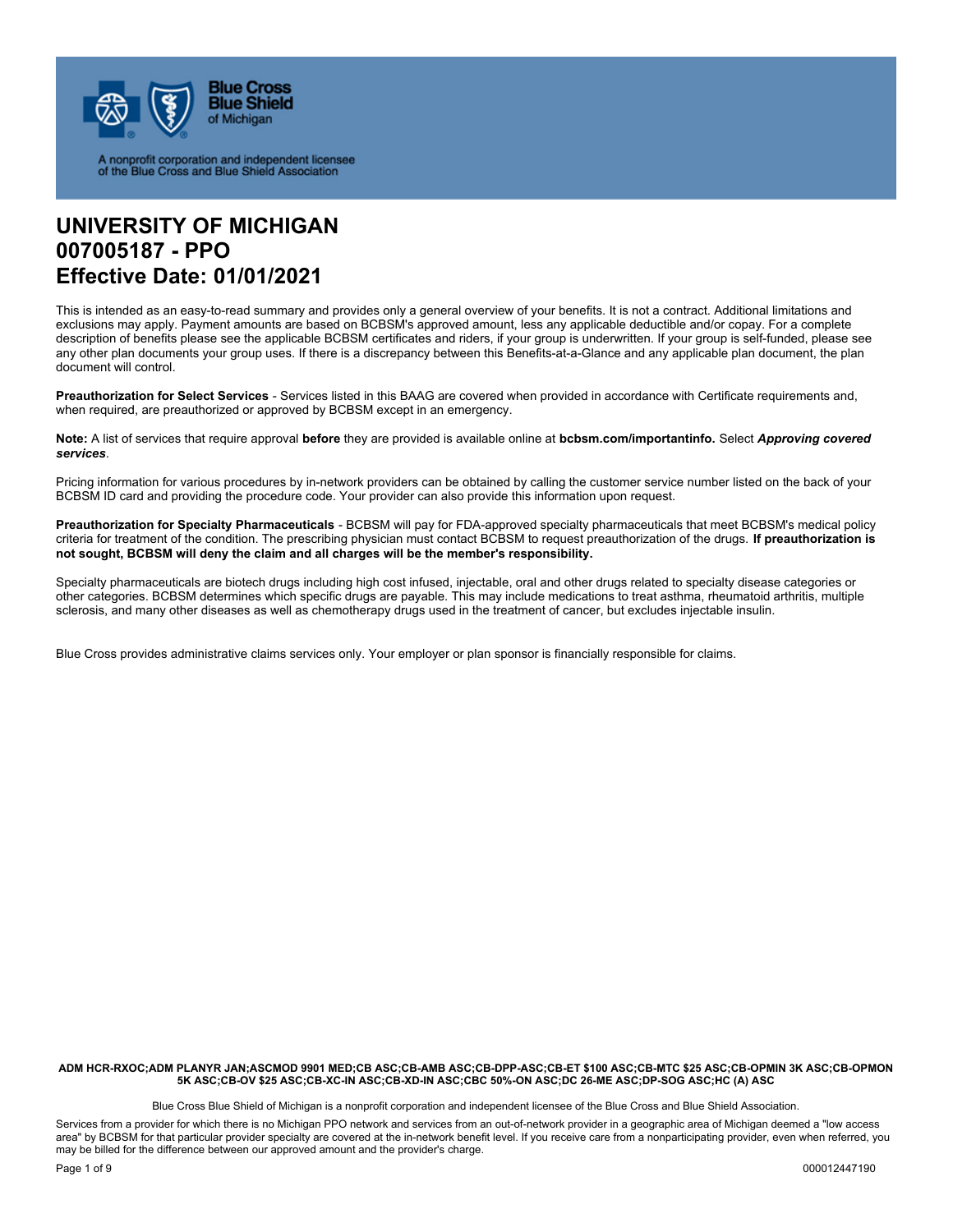| <b>Eligibility Information</b> |                                                                                                                                                                                                                                                                                                                                                                                                             |
|--------------------------------|-------------------------------------------------------------------------------------------------------------------------------------------------------------------------------------------------------------------------------------------------------------------------------------------------------------------------------------------------------------------------------------------------------------|
| <b>Members</b>                 | <b>Eligibility Criteria</b>                                                                                                                                                                                                                                                                                                                                                                                 |
| <b>Dependents</b>              | • Subscriber's legal spouse, same or opposite gender domestic<br>partner eligible for coverage under the subscriber's contract<br>• Dependent children: related to you by birth, marriage, legal<br>adoption or legal guardianship, including eligible children of your<br>same or opposite gender domestic partner; eligible for coverage<br>through the last day of the month the dependent turns age 26. |

| Member's responsibility (deductibles, copays, coinsurance and dollar maximums)                                                                                                                            |                                                                                                                                                                                                                                                                                                                                                                                                                                                                                                                                                                                                                                                |                                                                                                                                                                                                                                           |
|-----------------------------------------------------------------------------------------------------------------------------------------------------------------------------------------------------------|------------------------------------------------------------------------------------------------------------------------------------------------------------------------------------------------------------------------------------------------------------------------------------------------------------------------------------------------------------------------------------------------------------------------------------------------------------------------------------------------------------------------------------------------------------------------------------------------------------------------------------------------|-------------------------------------------------------------------------------------------------------------------------------------------------------------------------------------------------------------------------------------------|
| <b>Benefits</b>                                                                                                                                                                                           | In-network                                                                                                                                                                                                                                                                                                                                                                                                                                                                                                                                                                                                                                     | <b>Out-of-network</b>                                                                                                                                                                                                                     |
| <b>Deductible</b>                                                                                                                                                                                         | None                                                                                                                                                                                                                                                                                                                                                                                                                                                                                                                                                                                                                                           | None                                                                                                                                                                                                                                      |
| <b>Flat-dollar copays</b><br>Coinsurance amounts (percent copays)                                                                                                                                         | • \$25 copay for office visits and office<br>consultations with a primary care<br>physician<br>• \$30 copay for office visits and office<br>consultations with a specialist<br>• \$25 copay for online visits with a<br>primary care physician<br>• \$30 copay for online visits with a<br>specialist<br>• \$25 copay for chiropractic and<br>osteopathic manipulative therapy<br>• \$25 copay for outpatient physical,<br>speech and occupational therapy<br>• \$100 copay for emergency room<br>visits<br>\$25 copay for urgent care visits<br>50% of approved amount for private<br>duty nursing care<br>• 20% for treatment of infertility | • \$100 copay for emergency<br>room visits<br>• 50% of approved amount for<br>private duty nursing care<br>50% of approved amount for<br>mental health care and<br>substance use disorder<br>treatment                                    |
|                                                                                                                                                                                                           |                                                                                                                                                                                                                                                                                                                                                                                                                                                                                                                                                                                                                                                | • 50% of approved amount for<br>most other covered services                                                                                                                                                                               |
| Annual out-of-pocket maximums - applies to deductibles, flat dollar<br>copays and coinsurance amounts for all covered services - including cost-<br>sharing amounts for prescription drugs, if applicable | \$3,000 for one member,<br>\$6,000 for the family (when two or more<br>members are covered under your<br>contract) each calendar year<br>Note: In-Network coinsurance amounts<br>do not apply toward the out-of-network<br>coinsurance maximum.                                                                                                                                                                                                                                                                                                                                                                                                | \$5,000 for one member,<br>\$10,000 for the family (when two<br>or more members are covered<br>under your contract) each<br>calendar year<br>Note: Out-of-Network cost-<br>sharing amounts do not count<br>toward the In-network maximum. |
| Lifetime dollar maximum                                                                                                                                                                                   | \$30,000 maximum for certain gender affirming services<br>\$20,000 for Infertility treatment<br>$\bullet$                                                                                                                                                                                                                                                                                                                                                                                                                                                                                                                                      |                                                                                                                                                                                                                                           |

Blue Cross Blue Shield of Michigan is a nonprofit corporation and independent licensee of the Blue Cross and Blue Shield Association. Services from a provider for which there is no Michigan PPO network and services from an out-of-network provider in a geographic area of Michigan deemed a "low access area" by BCBSM for that particular provider specialty are covered at the in-network benefit level. If you receive care from a nonparticipating provider, even when referred, you may be billed for the difference between our approved amount and the provider's charge. Page 2 of 9 000012447190 000012447190 000012447190 000012447190 000012447190 000012447190 000012447190 0000124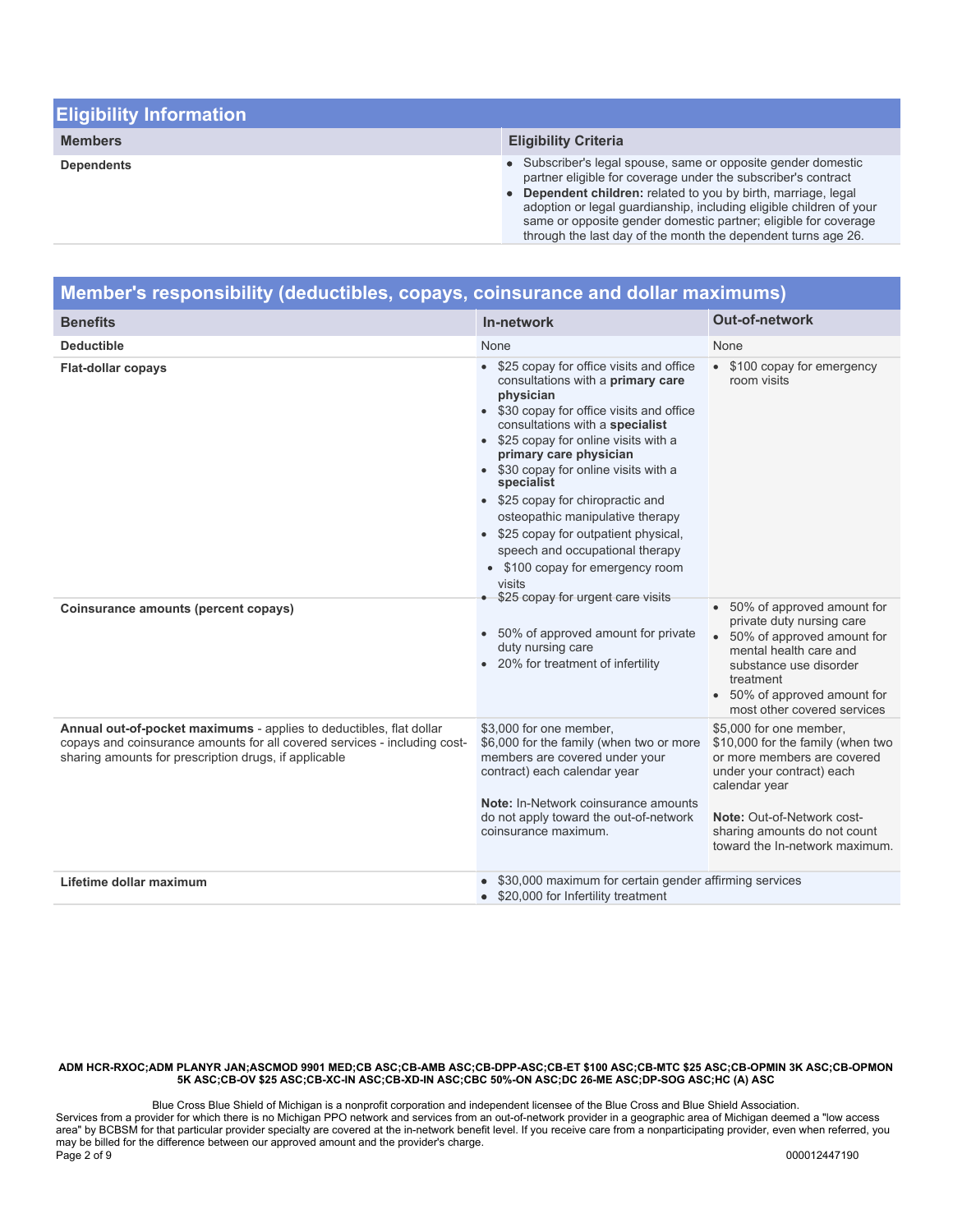| <b>Preventive care services</b>                                                                                                                                                                                                                  |                                                                                                                                                                                                                                                                                                                                                               |                                                                                                                                                                                          |
|--------------------------------------------------------------------------------------------------------------------------------------------------------------------------------------------------------------------------------------------------|---------------------------------------------------------------------------------------------------------------------------------------------------------------------------------------------------------------------------------------------------------------------------------------------------------------------------------------------------------------|------------------------------------------------------------------------------------------------------------------------------------------------------------------------------------------|
| <b>Benefits</b>                                                                                                                                                                                                                                  | In-network                                                                                                                                                                                                                                                                                                                                                    | <b>Out-of-network</b>                                                                                                                                                                    |
| Health maintenance exam - includes chest x-ray, EKG, cholesterol<br>screening and other select lab procedures                                                                                                                                    | 100% (no deductible or<br>copay/coinsurance), one per member<br>per calendar year<br><b>Note:</b> Additional well-women visits may<br>be allowed based on medical necessity.                                                                                                                                                                                  | Not covered                                                                                                                                                                              |
| Gynecological exam                                                                                                                                                                                                                               | 100% (no deductible or<br>copay/coinsurance), one per member<br>per calendar year<br><b>Note:</b> Additional well-women visits may<br>be allowed based on medical necessity.                                                                                                                                                                                  | Not covered                                                                                                                                                                              |
| Pap smear screening - laboratory and pathology services                                                                                                                                                                                          | 100% (no deductible or<br>copay/coinsurance), one per member<br>per calendar year                                                                                                                                                                                                                                                                             | Not covered                                                                                                                                                                              |
| Voluntary sterilization for females                                                                                                                                                                                                              | 100% (no deductible or<br>copay/coinsurance)                                                                                                                                                                                                                                                                                                                  | 50% (no deductible)                                                                                                                                                                      |
| Prescription contraceptive devices - includes insertion and removal of an<br>intrauterine device by a licensed physician                                                                                                                         | 100% (no deductible or<br>copay/coinsurance)                                                                                                                                                                                                                                                                                                                  | 100% (no deductible or<br>copay/coinsurance)                                                                                                                                             |
| Contraceptive injections                                                                                                                                                                                                                         | 100% (no deductible or<br>copay/coinsurance)                                                                                                                                                                                                                                                                                                                  | 50% (no deductible)                                                                                                                                                                      |
| Well-baby and child care visits                                                                                                                                                                                                                  | 100% (no deductible or<br>copay/coinsurance)<br>• 8 visits, birth through 12 months<br>• 6 visits, 13 months through 23<br>months<br>• 6 visits, 24 months through 35<br>months<br>• 2 visits, 36 months through 47<br>months<br>• Visits beyond 47 months are limited<br>to one per member per calendar year<br>under the health maintenance exam<br>benefit | Not covered                                                                                                                                                                              |
| Adult and childhood preventive services and immunizations as<br>recommended by the USPSTF, ACIP, HRSA or other sources as<br>recognized by BCBSM that are in compliance with the provisions of the<br>Patient Protection and Affordable Care Act | 100% (no deductible or<br>copay/coinsurance)                                                                                                                                                                                                                                                                                                                  | Not covered                                                                                                                                                                              |
| Fecal occult blood screening                                                                                                                                                                                                                     | 100% (no deductible or<br>copay/coinsurance), one per member<br>per calendar year                                                                                                                                                                                                                                                                             | Not covered                                                                                                                                                                              |
| Flexible sigmoidoscopy exam                                                                                                                                                                                                                      | 100% (no deductible or<br>copay/coinsurance), one per member<br>per calendar year                                                                                                                                                                                                                                                                             | Not covered                                                                                                                                                                              |
| Prostate specific antigen (PSA) screening                                                                                                                                                                                                        | 100% (no deductible or<br>copay/coinsurance), one per member<br>per calendar year                                                                                                                                                                                                                                                                             | Not covered                                                                                                                                                                              |
| Routine mammogram and related reading                                                                                                                                                                                                            | 100% (no deductible or<br>copay/coinsurance)<br><b>Note:</b> Subsequent medically necessary<br>mammograms performed during the<br>same calendar year are subject to your<br>deductible and coinsurance, if<br>applicable.<br>One per member per colonder vegr                                                                                                 | 50% (no deductible)<br><b>Note: Out-of-network readings</b><br>and interpretations are payable<br>only when the screening<br>mammogram itself is performed<br>by an in-network provider. |

One per member per calendar year

#### **ADM HCR-RXOC;ADM PLANYR JAN;ASCMOD 9901 MED;CB ASC;CB-AMB ASC;CB-DPP-ASC;CB-ET \$100 ASC;CB-MTC \$25 ASC;CB-OPMIN 3K ASC;CB-OPMON 5K ASC;CB-OV \$25 ASC;CB-XC-IN ASC;CB-XD-IN ASC;CBC 50%-ON ASC;DC 26-ME ASC;DP-SOG ASC;HC (A) ASC**

Blue Cross Blue Shield of Michigan is a nonprofit corporation and independent licensee of the Blue Cross and Blue Shield Association. Services from a provider for which there is no Michigan PPO network and services from an out-of-network provider in a geographic area of Michigan deemed a "low access area" by BCBSM for that particular provider specialty are covered at the in-network benefit level. If you receive care from a nonparticipating provider, even when referred, you may be billed for the difference between our approved amount and the provider's charge. Page 3 of 9 000012447190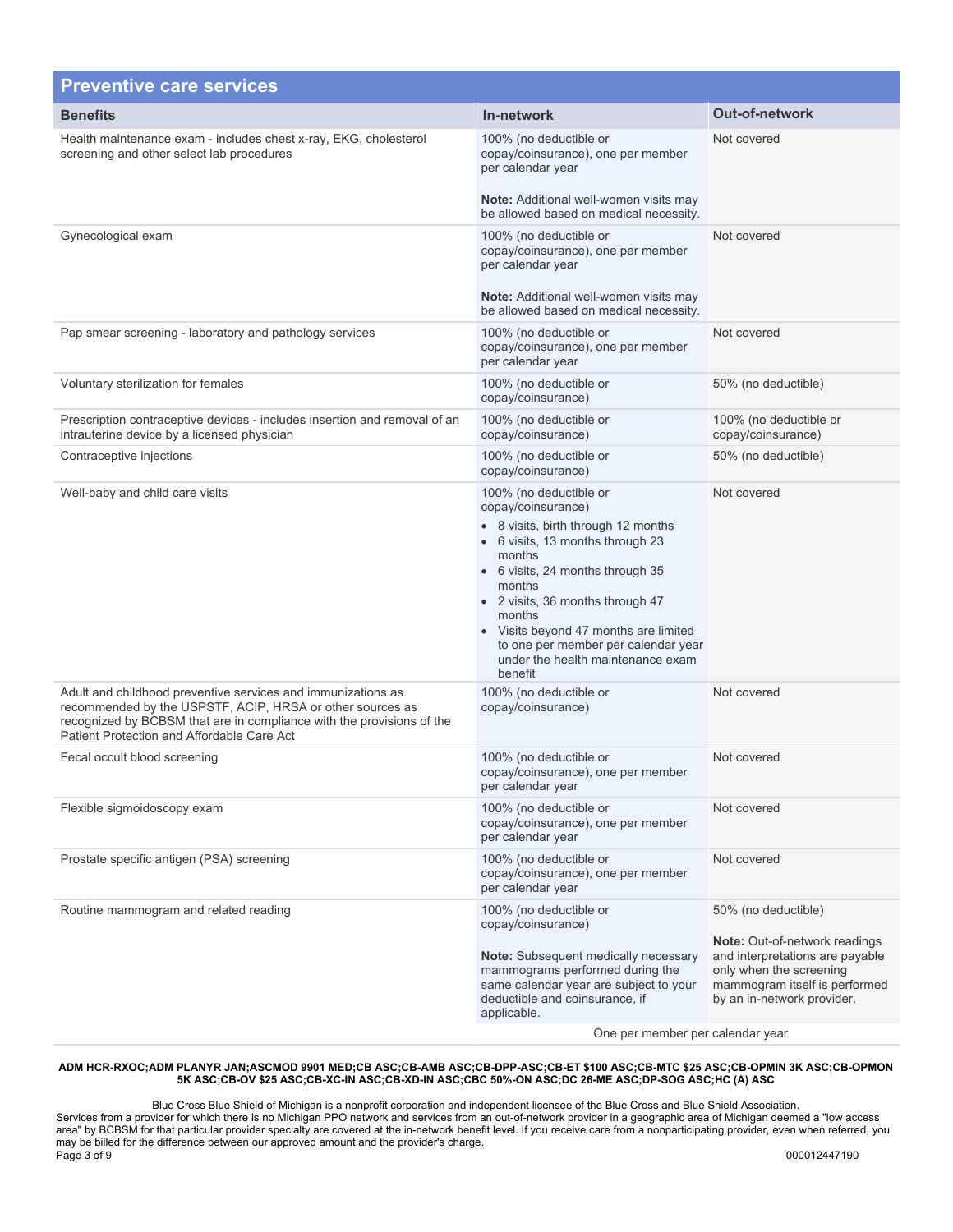| <b>Benefits</b>                              | In-network                                                                                                                                                                                                                                | <b>Out-of-network</b> |
|----------------------------------------------|-------------------------------------------------------------------------------------------------------------------------------------------------------------------------------------------------------------------------------------------|-----------------------|
| Colonoscopy - routine or medically necessary | 100% (no deductible or<br>copay/coinsurance) for the first billed<br>colonoscopy<br><b>Note:</b> Subsequent colonoscopies<br>performed during the same calendar<br>year are subject to your deductible and<br>coinsurance, if applicable. | 50% (no deductible)   |
|                                              | One per member per calendar year                                                                                                                                                                                                          |                       |
|                                              |                                                                                                                                                                                                                                           |                       |

| <b>Physician office services</b>                                      |                                                                                                                                                    |                                        |
|-----------------------------------------------------------------------|----------------------------------------------------------------------------------------------------------------------------------------------------|----------------------------------------|
| <b>Benefits</b>                                                       | In-network                                                                                                                                         | <b>Out-of-network</b>                  |
| Office visits - must be medically necessary                           | • \$25 copay for each office visit with a<br>primary care physician<br>\$30 copay for each office visit with a<br>specialist                       | 50% after out-of-network<br>deductible |
| Online visits - by physician must be medically necessary              | \$25 copay per online visit with a<br>primary care physician                                                                                       | 50% (no deductible)                    |
| <b>Note:</b> Online visits by a vendor are not covered.               | \$30 copay for online visits with a<br>specialist                                                                                                  |                                        |
| Outpatient and home medical care visits - must be medically necessary | \$25 copay per visit with a <b>primary</b><br>care physician<br>• \$30 copay per visit with a specialist                                           | 50% (no deductible)                    |
| Office consultations - must be medically necessary                    | \$25 copay for each office<br>consultation with a <b>primary care</b><br>physician<br>\$30 copay for each office<br>consultation with a specialist | 50% after out-of-network<br>deductible |
| Urgent care visits - must be medically necessary                      | \$25 copay per urgent care visit                                                                                                                   | 50% after out-of-network<br>deductible |

| <b>Emergency medical care</b>                    |                                                                                 |                                                                                    |
|--------------------------------------------------|---------------------------------------------------------------------------------|------------------------------------------------------------------------------------|
| <b>Benefits</b>                                  | In-network                                                                      | <b>Out-of-network</b>                                                              |
| Hospital emergency room                          | \$100 copay per visit (copay waived if<br>admitted or for an accidental injury) | \$100 copay per visit (copay<br>waived if admitted or for an<br>accidental injury) |
| Ambulance services - must be medically necessary | 100% (no deductible or<br>copay/coinsurance)                                    | 100% (no deductible or<br>copay/coinsurance)                                       |

| <b>Diagnostic services</b>        |                                              |                       |
|-----------------------------------|----------------------------------------------|-----------------------|
| <b>Benefits</b>                   | In-network                                   | <b>Out-of-network</b> |
| Laboratory and pathology services | 100% (no deductible or<br>copay/coinsurance) | 50% (no deductible)   |
| Diagnostic tests and x-rays       | 100% (no deductible or<br>copay/coinsurance) | 50% (no deductible)   |
| Therapeutic radiology             | 100% (no deductible or<br>copay/coinsurance) | 50% (no deductible)   |

Blue Cross Blue Shield of Michigan is a nonprofit corporation and independent licensee of the Blue Cross and Blue Shield Association. Services from a provider for which there is no Michigan PPO network and services from an out-of-network provider in a geographic area of Michigan deemed a "low access area" by BCBSM for that particular provider specialty are covered at the in-network benefit level. If you receive care from a nonparticipating provider, even when referred, you may be billed for the difference between our approved amount and the provider's charge. Page 4 of 9 000012447190 000012447190 000012447190 000012447190 000012447190 000012447190 000012447190 0000124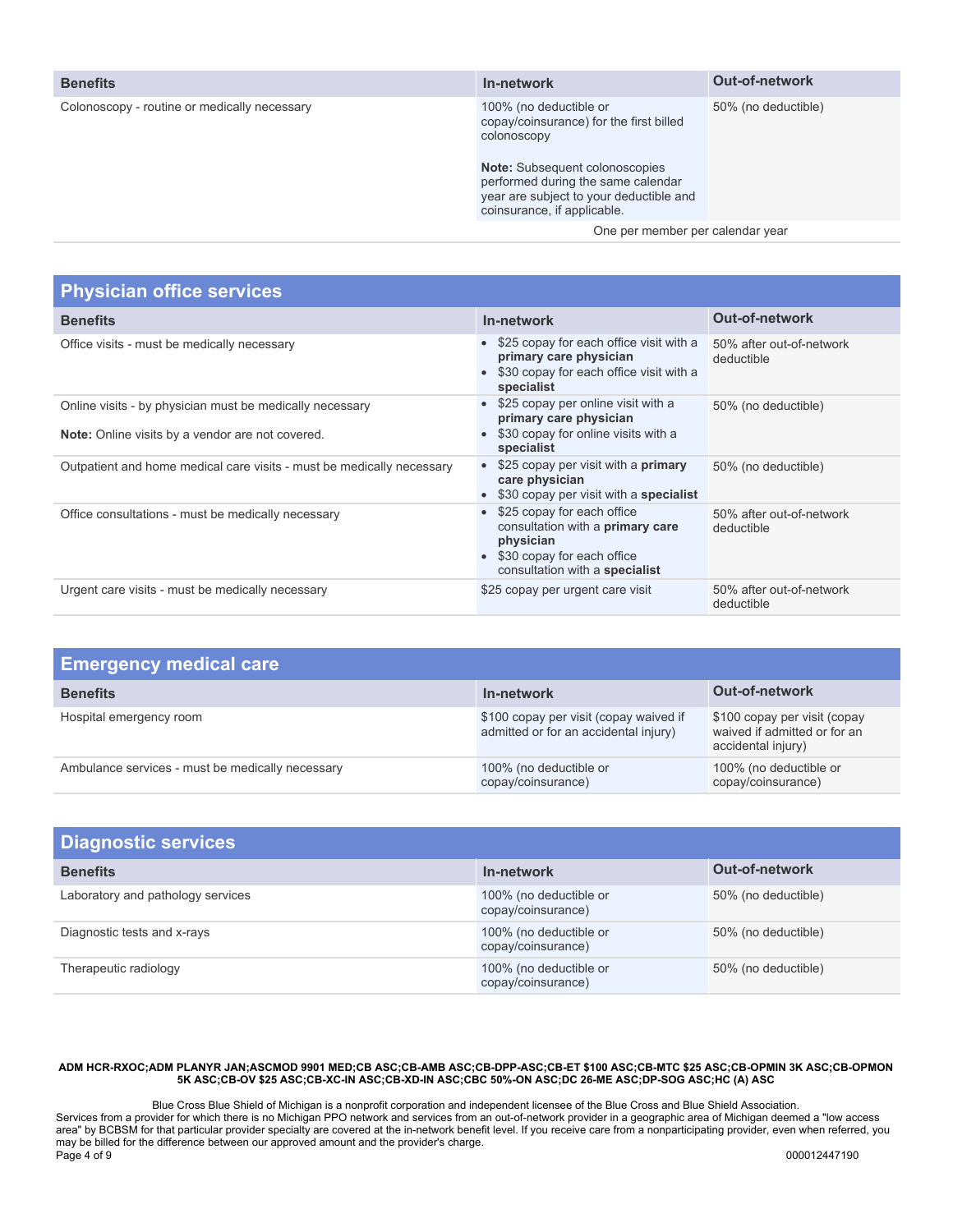## **Maternity services provided by a physician or certified nurse midwife**

| <b>Benefits</b>           | In-network                                   | <b>Out-of-network</b> |
|---------------------------|----------------------------------------------|-----------------------|
| Prenatal care visits      | 100% (no deductible or<br>copay/coinsurance) | 50% (no deductible)   |
| Postnatal care visit      | 100% (no deductible or<br>copay/coinsurance) | 50% (no deductible)   |
| Delivery and nursery care | 100% (no deductible or<br>copay/coinsurance) | 50% (no deductible)   |

| <b>Hospital care</b>                                                                                |                                              |                       |
|-----------------------------------------------------------------------------------------------------|----------------------------------------------|-----------------------|
| <b>Benefits</b>                                                                                     | In-network                                   | <b>Out-of-network</b> |
| Semiprivate room, inpatient physician care, general nursing care, hospital<br>services and supplies | 100% (no deductible or<br>copay/coinsurance) | 50% (no deductible)   |
| Note: Nonemergency services must be rendered in a participating<br>hospital.                        | Unlimited days                               |                       |
| Inpatient consultations                                                                             | 100% (no deductible or<br>copay/coinsurance) | 50% (no deductible)   |
| Chemotherapy                                                                                        | 100% (no deductible or<br>copay/coinsurance) | 50% (no deductible)   |

| <b>Alternatives to hospital care</b>                                                                                                                                                                                                                                                                       |                                                                                                                                                                                                                                                                                                                                          |                                              |
|------------------------------------------------------------------------------------------------------------------------------------------------------------------------------------------------------------------------------------------------------------------------------------------------------------|------------------------------------------------------------------------------------------------------------------------------------------------------------------------------------------------------------------------------------------------------------------------------------------------------------------------------------------|----------------------------------------------|
| <b>Benefits</b>                                                                                                                                                                                                                                                                                            | In-network                                                                                                                                                                                                                                                                                                                               | <b>Out-of-network</b>                        |
| Skilled nursing care - must be in a <b>participating</b> skilled nursing facility                                                                                                                                                                                                                          | 100% (no deductible or<br>copay/coinsurance)                                                                                                                                                                                                                                                                                             | 100% (no deductible or<br>copay/coinsurance) |
|                                                                                                                                                                                                                                                                                                            | Limited to a maximum of 120 days per member per calendar year                                                                                                                                                                                                                                                                            |                                              |
| Hospice care - including nursing home care with hospice support                                                                                                                                                                                                                                            | 100% (no deductible or<br>copay/coinsurance)                                                                                                                                                                                                                                                                                             | 100% (no deductible or<br>copay/coinsurance) |
|                                                                                                                                                                                                                                                                                                            | Up to 28 pre-hospice counseling visits before electing hospice services;<br>when elected, four 90-day periods - provided through a participating<br>hospice program only; limited to dollar maximum that is reviewed and<br>adjusted periodically (after reaching dollar maximum, member transitions<br>into individual case management) |                                              |
| Home health care:<br>• must be medically necessary<br>must be provided by a <b>participating</b> home health care agency<br>٠                                                                                                                                                                              | 100% (no deductible or<br>copay/coinsurance)                                                                                                                                                                                                                                                                                             | 100% (no deductible or<br>copay/coinsurance) |
| Home health aide - when provided by the University of Michigan medical<br>students for members who are C5 level quadriplegic                                                                                                                                                                               | 100% (no deductible or<br>copay/coinsurance)                                                                                                                                                                                                                                                                                             | 100% (no deductible or<br>copay/coinsurance) |
| Infusion therapy:<br>• must be medically necessary<br>must be given by a <b>participating</b> Home Infusion Therapy (HIT)<br>$\bullet$<br>provider or in a <b>participating</b> freestanding Ambulatory Infusion Center<br>(AIC)<br>may use drugs that require preauthorization - consult with your doctor | 100% (no deductible or<br>copay/coinsurance)                                                                                                                                                                                                                                                                                             | 100% (no deductible or<br>copay/coinsurance) |

#### **ADM HCR-RXOC;ADM PLANYR JAN;ASCMOD 9901 MED;CB ASC;CB-AMB ASC;CB-DPP-ASC;CB-ET \$100 ASC;CB-MTC \$25 ASC;CB-OPMIN 3K ASC;CB-OPMON 5K ASC;CB-OV \$25 ASC;CB-XC-IN ASC;CB-XD-IN ASC;CBC 50%-ON ASC;DC 26-ME ASC;DP-SOG ASC;HC (A) ASC**

Blue Cross Blue Shield of Michigan is a nonprofit corporation and independent licensee of the Blue Cross and Blue Shield Association. Services from a provider for which there is no Michigan PPO network and services from an out-of-network provider in a geographic area of Michigan deemed a "low access area" by BCBSM for that particular provider specialty are covered at the in-network benefit level. If you receive care from a nonparticipating provider, even when referred, you may be billed for the difference between our approved amount and the provider's charge. Page 5 of 9 000012447190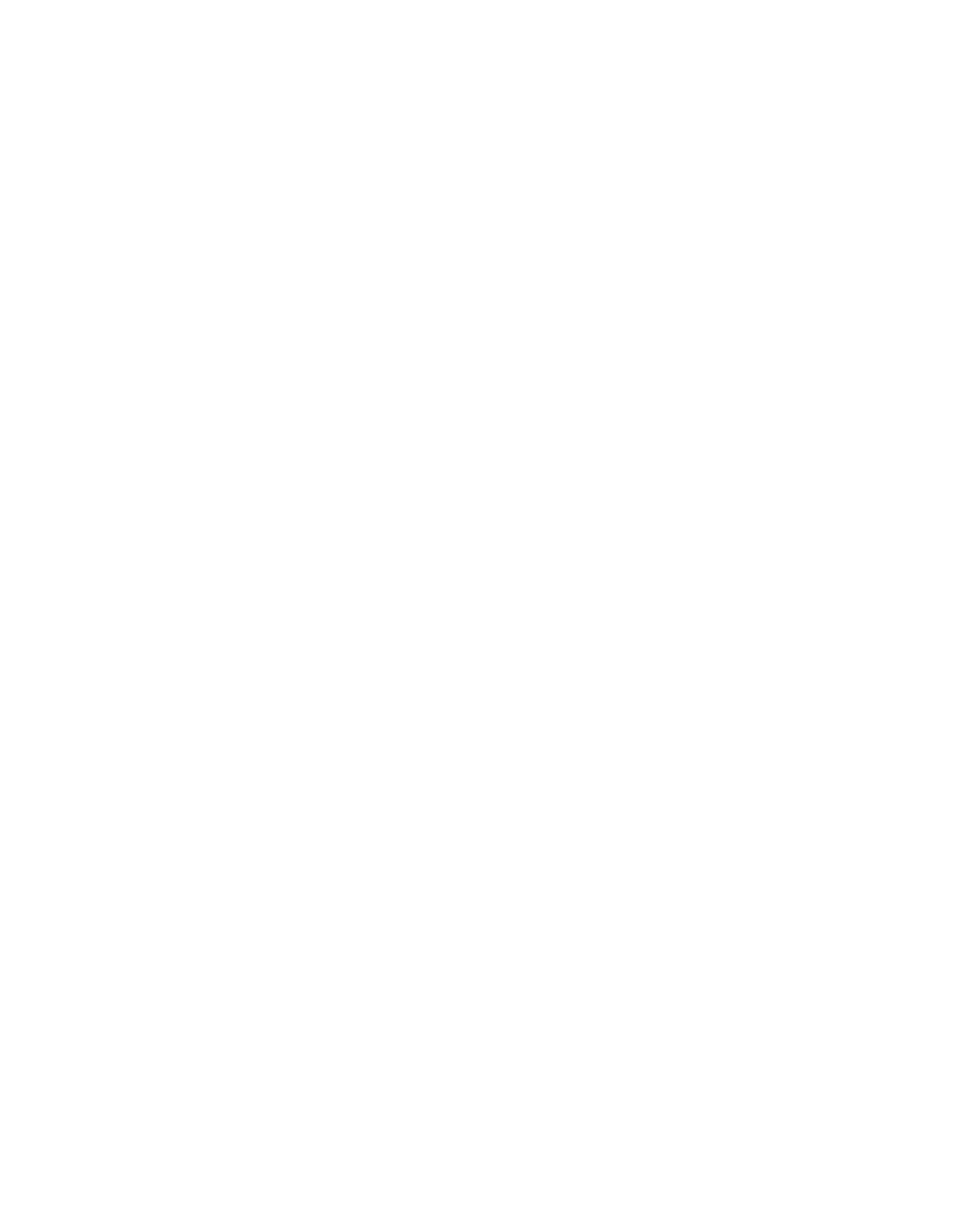| <b>Benefits</b>                                                           | In-network                                   | <b>Out-of-network</b>                                                                     |
|---------------------------------------------------------------------------|----------------------------------------------|-------------------------------------------------------------------------------------------|
| • Online visits                                                           | \$25 copay per online visit                  | 50% (no deductible)                                                                       |
| Note: Online visits by a vendor are not covered.                          |                                              |                                                                                           |
|                                                                           |                                              |                                                                                           |
| Outpatient substance use disorder treatment - in approved facilities only | 100% (no deductible or<br>copay/coinsurance) | 50% (no deductible) (in-network<br>cost-sharing will apply if there is<br>no PPO network) |

| Autism spectrum disorders, diagnoses and treatment                                                                                                                                                                                                                                                                                                                                               |                                                                                    |                                              |  |
|--------------------------------------------------------------------------------------------------------------------------------------------------------------------------------------------------------------------------------------------------------------------------------------------------------------------------------------------------------------------------------------------------|------------------------------------------------------------------------------------|----------------------------------------------|--|
| <b>Benefits</b>                                                                                                                                                                                                                                                                                                                                                                                  | In-network                                                                         | <b>Out-of-network</b>                        |  |
| Applied behavioral analysis (ABA) treatment - when rendered by an<br>approved board-certified behavioral analyst - is covered through age 18.<br>subject to preauthorization<br><b>Note:</b> Diagnosis of an autism spectrum disorder and a treatment<br>recommendation for ABA services must be obtained by a BCBSM<br>approved autism evaluation center (AAEC) prior to seeking ABA treatment. | 100% (no deductible or<br>copay/coinsurance)                                       | 100% (no deductible or<br>copay/coinsurance) |  |
| Outpatient physical therapy, speech therapy, occupational therapy,                                                                                                                                                                                                                                                                                                                               | \$25 copay per visit                                                               | 50% (no deductible)                          |  |
| nutritional counseling for autism spectrum disorder                                                                                                                                                                                                                                                                                                                                              | Physical, speech and occupational therapy with an autism diagnosis is<br>unlimited |                                              |  |
| Other covered services, including mental health services, for autism<br>spectrum disorder                                                                                                                                                                                                                                                                                                        | 100% (no deductible or<br>copay/coinsurance)                                       | 50% (no deductible)                          |  |

| <b>Other covered services</b>                                                                                                                                                                                                                                                                                                                                                      |                                                                                                                                                                                                                                                                                                                             |                                                                                                                            |  |
|------------------------------------------------------------------------------------------------------------------------------------------------------------------------------------------------------------------------------------------------------------------------------------------------------------------------------------------------------------------------------------|-----------------------------------------------------------------------------------------------------------------------------------------------------------------------------------------------------------------------------------------------------------------------------------------------------------------------------|----------------------------------------------------------------------------------------------------------------------------|--|
| <b>Benefits</b>                                                                                                                                                                                                                                                                                                                                                                    | In-network                                                                                                                                                                                                                                                                                                                  | <b>Out-of-network</b>                                                                                                      |  |
| Outpatient Diabetes Management Program (ODMP)<br>Note: Screening services required under the provisions of PPACA are<br>covered at 100% of approved amount with no in-network cost-sharing<br>when rendered by an in-network provider.<br>Note: When you purchase your diabetic supplies via mail order you will<br>lower your out-of-pocket costs.<br>Allergy testing and therapy | • 100% (no deductible or copay/<br>coinsurance) for diabetes medical<br>supplies<br>• 100% (no deductible or copay/<br>coinsurance) for diabetes self-<br>management training<br>100% (no deductible or copay/<br>coinsurance) for Diabetes Prevention<br>Program, subject to additional criteria<br>100% (no deductible or | 50% (no deductible)<br>50% (no deductible)                                                                                 |  |
|                                                                                                                                                                                                                                                                                                                                                                                    | copay/coinsurance)                                                                                                                                                                                                                                                                                                          |                                                                                                                            |  |
| Chiropractic spinal manipulation and osteopathic manipulative therapy                                                                                                                                                                                                                                                                                                              | \$25 copay per visit                                                                                                                                                                                                                                                                                                        | 50% (no deductible)                                                                                                        |  |
|                                                                                                                                                                                                                                                                                                                                                                                    | Limited to a combined 24-visit maximum per member per calendar year                                                                                                                                                                                                                                                         |                                                                                                                            |  |
| Outpatient physical, speech and occupational therapy - provided for<br>rehabilitation                                                                                                                                                                                                                                                                                              | \$25 copay per visit (including services<br>billed with an autism diagnosis)                                                                                                                                                                                                                                                | 50% (no deductible)<br>Note: Services at<br>nonparticipating outpatient<br>physical therapy facilities are not<br>covered. |  |
|                                                                                                                                                                                                                                                                                                                                                                                    | Limited to a combined 60-visit maximum per member per calendar year                                                                                                                                                                                                                                                         |                                                                                                                            |  |

Blue Cross Blue Shield of Michigan is a nonprofit corporation and independent licensee of the Blue Cross and Blue Shield Association. Services from a provider for which there is no Michigan PPO network and services from an out-of-network provider in a geographic area of Michigan deemed a "low access area" by BCBSM for that particular provider specialty are covered at the in-network benefit level. If you receive care from a nonparticipating provider, even when referred, you may be billed for the difference between our approved amount and the provider's charge. Page 7 of 9 000012447190 000012447190 000012447190 000012447190 000012447190 000012447190 000012447190 0000124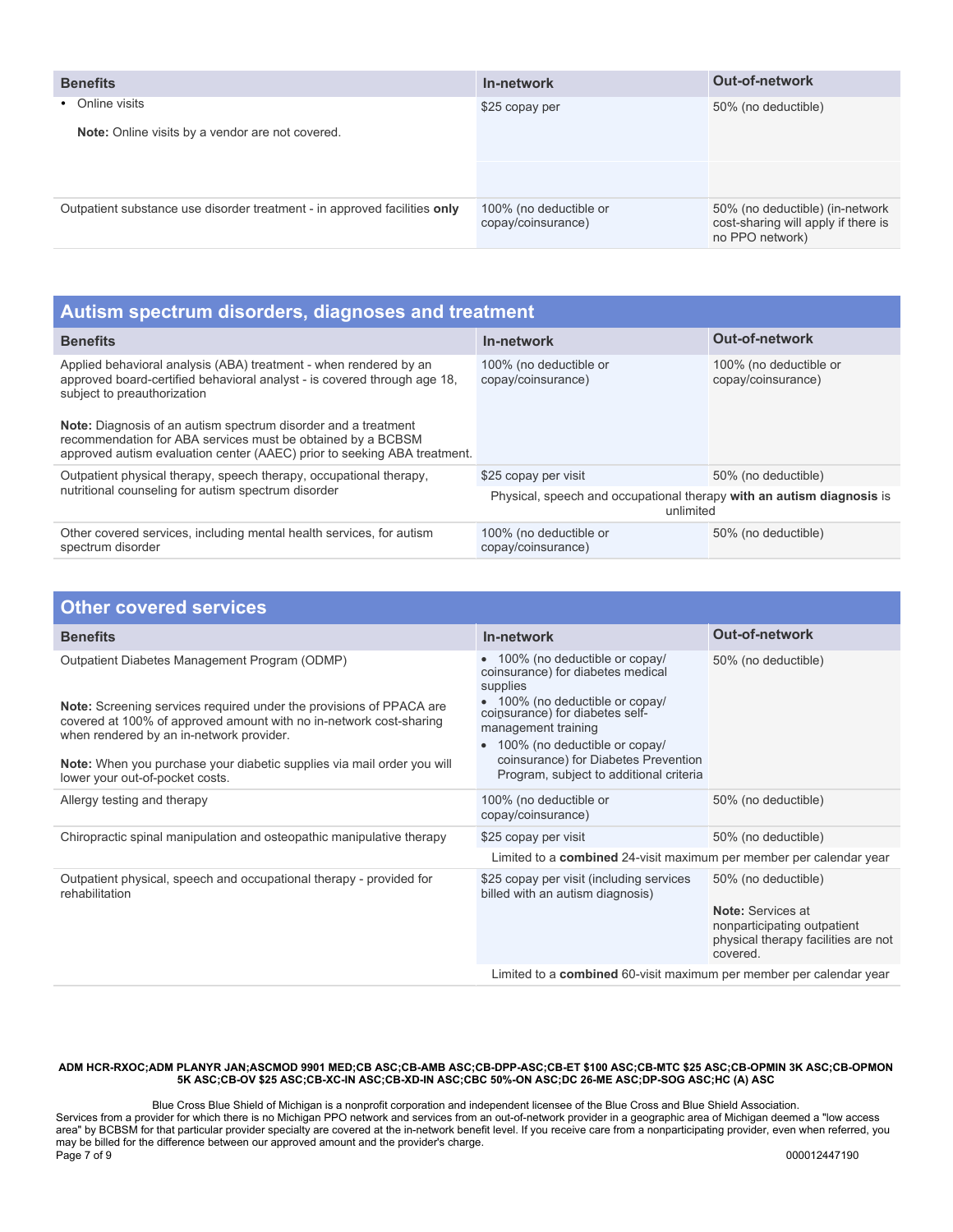| <b>Benefits</b>                                                                                                                                                                                                                                                                                      | In-network                                                   | <b>Out-of-network</b>                                                   |
|------------------------------------------------------------------------------------------------------------------------------------------------------------------------------------------------------------------------------------------------------------------------------------------------------|--------------------------------------------------------------|-------------------------------------------------------------------------|
| Durable medical equipment                                                                                                                                                                                                                                                                            | 100% (no deductible or<br>copay/coinsurance)                 | 100% (no deductible or<br>copay/coinsurance)                            |
| <b>Note:</b> DME items required under the preventive benefit provisions of<br>PPACA are covered at 100% of approved amount with no in-network cost-<br>sharing when rendered by an in-network provider. For a list of preventive<br>DME items that PPACA requires to be covered at 100%, call BCBSM. |                                                              |                                                                         |
| Prosthetic and orthotic appliances                                                                                                                                                                                                                                                                   | 100% (no deductible or<br>copay/coinsurance)                 | 100% (no deductible or<br>copay/coinsurance)                            |
| Private duty nursing care                                                                                                                                                                                                                                                                            | 50% (no deductible)                                          | 50% (no deductible)                                                     |
| Treatment of infertility - IVF and fertility preservation services<br>Note: Covered treatment procedures are payable only when rendered by<br>the UMHS Center for Reproductive Medicine.                                                                                                             | 80% (no deductible), limited to \$20,000<br>lifetime maximum | Not covered                                                             |
| <b>Note:</b> Additional restrictions apply                                                                                                                                                                                                                                                           |                                                              |                                                                         |
| Routine eye examination - one per member, per calendar year                                                                                                                                                                                                                                          | 100% (no deductible or<br>copay/coinsurance)                 | Annual maximum of \$40 per<br>service payable at 50% (no<br>deductible) |
| Nutritional counseling when performed to treat the following conditions:<br>anorexia nervosa, bulimia nervosa and eating disorder not otherwise<br>specified                                                                                                                                         | 100% (no deductible or<br>copay/coinsurance)                 | 50% (no deductible)                                                     |
| Prescription drugs                                                                                                                                                                                                                                                                                   | Not covered                                                  | Not covered                                                             |

Blue Cross Blue Shield of Michigan is a nonprofit corporation and independent licensee of the Blue Cross and Blue Shield Association. Services from a provider for which there is no Michigan PPO network and services from an out-of-network provider in a geographic area of Michigan deemed a "low access area" by BCBSM for that particular provider specialty are covered at the in-network benefit level. If you receive care from a nonparticipating provider, even when referred, you may be billed for the difference between our approved amount and the provider's charge. Page 8 of 9 000012447190